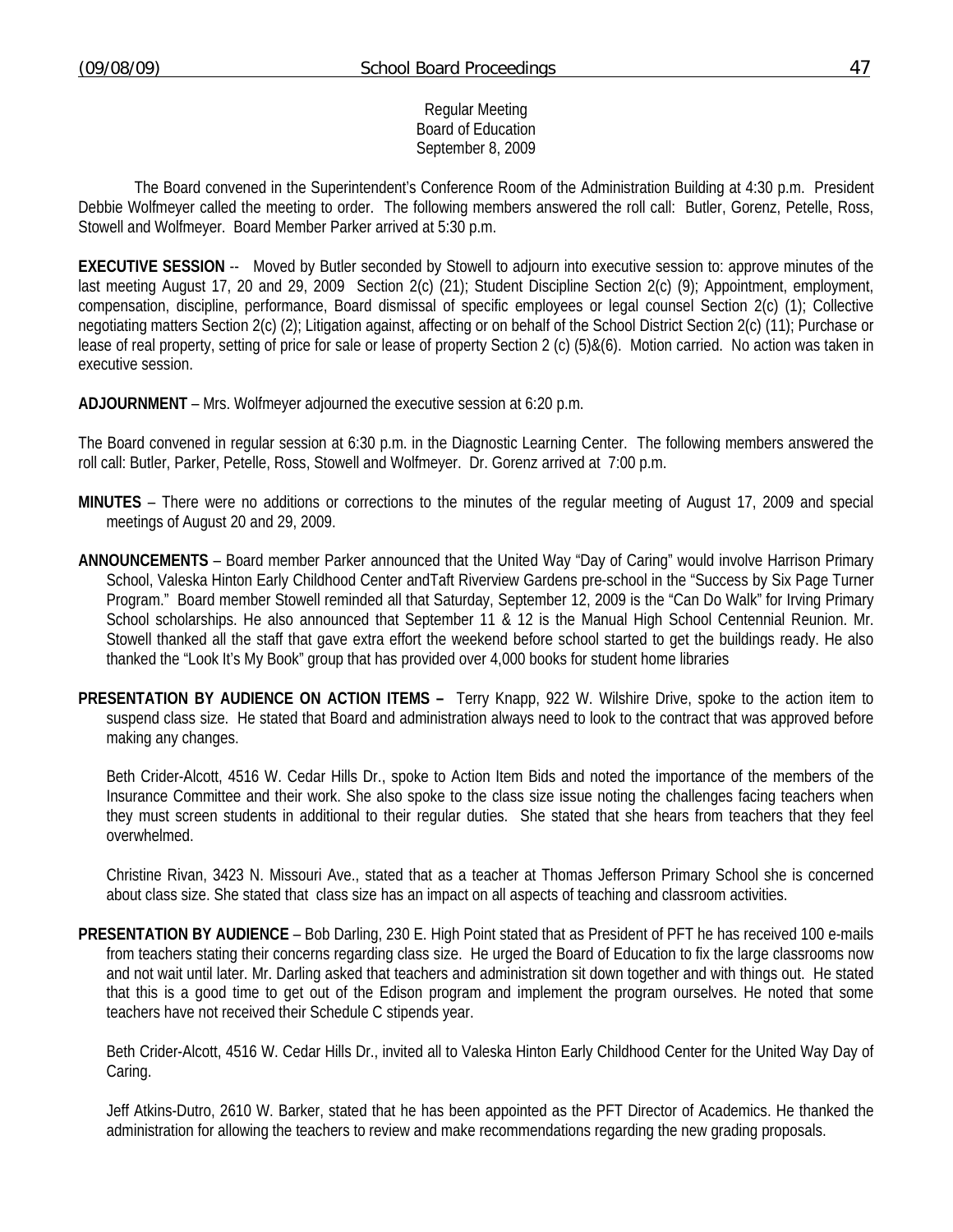Lynn Anderson-Loy, 3304 N. Biltmore, spoke as a third grade teacher at Whittier and stated her concerns on the negative impact of the recent Board of Education decisions. The increase in class size and changes in Open Court Reading have had a negative impact on her classroom. She asked that administration and the Board work with teachers for a solution.

 Jason Querciagrossa, 8321 S. Hidden Point, Glasford, stated that as Wrestling Coach at Woodruff High School he is concerned about the school closing because of the great wrestling room at Woodruff High School and no room at Peoria High School. He is also concerned about the wrestling mats at Woodruff – will they be moved.

 Hedy Elliott-Gardner, 3811 W. Pagewood, stated that she feels it is a crime to close Woodruff High School and thinks there are many other options. She also thanked St. Paul Baptist Church for their sponsoring of the back to school picnic, the new Human Resources Director for being a breath of fresh air and being pro-employee and pro-children. She expressed thanks from the family of Justin Hansen for the donation of funds for funeral expenses.

 Ernestine Jackson, 1123 W. Teton, expressed her concern that not all students watched President O'Bama's message to children. She felt that it was a disservice to children. She also asked that the Board of Education hold off on any changes until there is a new Superintendent.

 Martha Kelly, 3502 N. Peoria, stated her concern that the re-purposing plan for Woodruff High School was on the table and then abandoned. She asked if the new plan would have merit or would it be discarded.

 Brien Dunphy, 5506 N. Plaza Dr., stated that the Woodruff High School Cross County Invitational would be September 12. There will be 144 teams and the planning occurs year-round. He stressed that Woodruff High School takes pride in all their events.

 Levon Young, 621 W. Hanssler, stated that as a teacher aide at Woodruff High School she knows that students need consistency. She is concerned that if the school closes teachers will be scattered.

 Karen Atkins-Dutro, 2610 W. Barker, asked that the Board of Education wait for the new Superintendent before making any more major decisions. She listed what she believes are ill-conceived prior decisions; purchasing property on Prospect, closing of Blaine Sumner and not using the DLC room, closing of White Middle School, Blaine Sumner Middle School and Tyng Primary school that created over-crowding in classrooms, beginning and then ending the Chinese program, spending \$1 million to restructure Manual High School and seeing no measurable results, closing of Kingman Primary School and leaving the building vacant, change in bus schedule, wacky Wednesday, increasing class size without arbitrating, hiring a consultant to work on closing a high school, retraction of releasing library managers and hiring and then firing the controller and two human resource directors and an assistant human resource director.

Sharon Crews. 2215 W. Callendar, stated her concern with the grammatical errors in the Charter document.

Judy McDowell, 2627 N. Wisconsin, stated that Woodruff High School should not be closed.

 Terry Knapp, 922 W. Wilshire, stated that the Fiscal Report should be made available to the public as soon as possible. Stated his concern with the plan to put all Woodruff area and Peoria High area junior high students in one building. He stated his concern regarding busing students. He stated his concern with "cherry picking" of students for the Edison Program.

Savino Sierra, 1708 S. Stanley, stated his concern that students did not get to hear the President's speech.

 Martha Rutherford, 2213 N. Ellis, stated her concern for busing for her Peoria High School student. She was referred to Dr. Hannah.

 Superintendent Hinton responded to the comment that students were not allowed to watch the President's speech. He noted that the speech was made available to all schools, but not all schools had the technology for all the children to see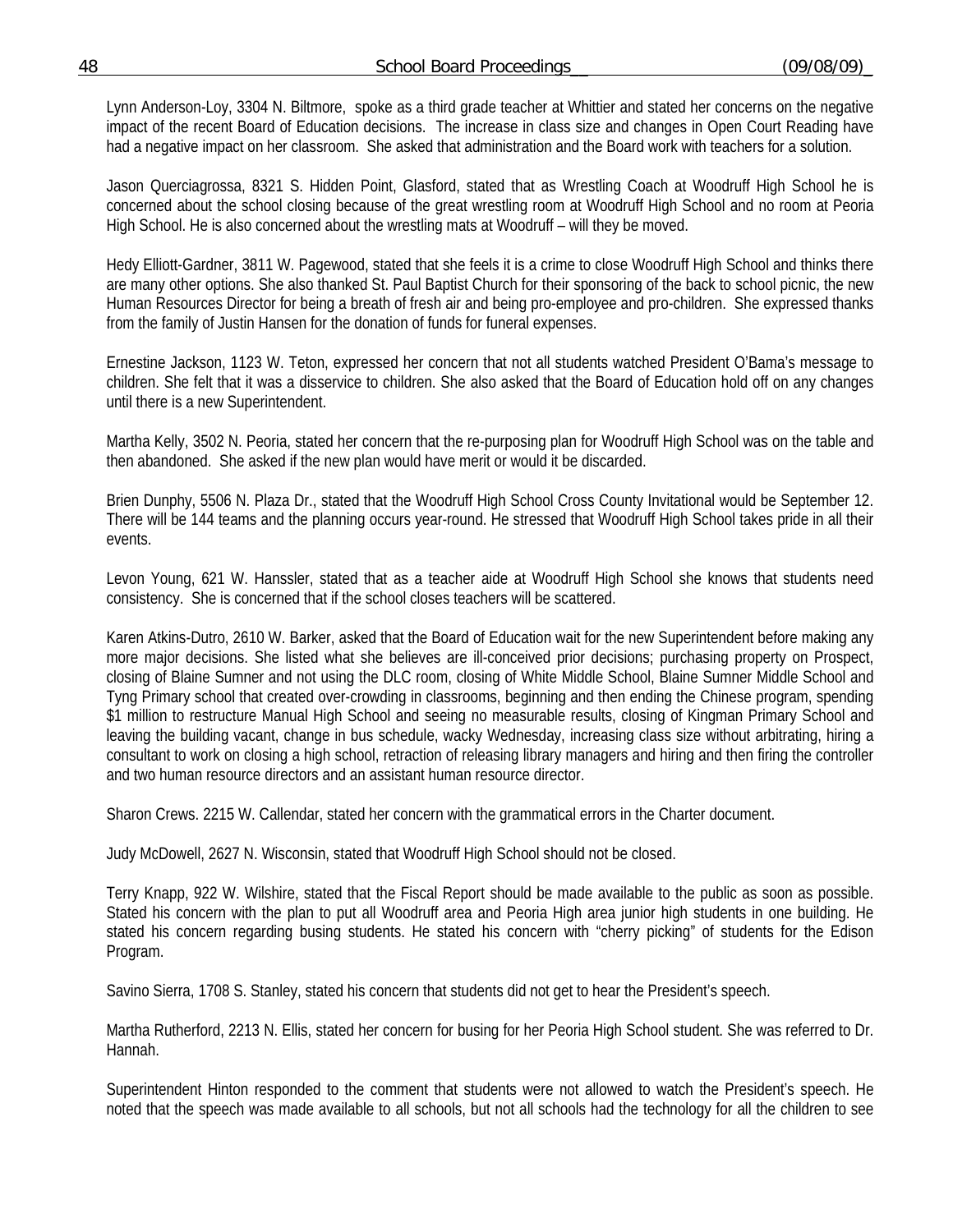the speech at the same time. He emphasized that there was no directive from administration that the speech should not be viewed.

## **CONSENT AGENDA –**

ADOPTION OF CONSENT CALENDAR -- Moved by Stowell, seconded by Petelle adoption of the consent calendar.

On roll call, 7 ayes. Motion carried.

GIFTS TO SCHOOL DISTRICT – Moved by Stowell, seconded by Petelle, that the following donations be accepted and letters of appreciation sent to the donors.

School supplies, valued by the donor at \$357.00, donated by Walgreen's Store 6408 and their customers to Peoria Public Schools

\$600.00 for the Needy Kids Fund, donated by Salem Lutheran Church to Peoria Alternative High School

School supplies, donated by St. Paul's Cathedral Outreach Team to Columbia Middle School

Fundraiser sign to be used for Jazz AllStar Fundraisers, valued by the donor at \$27.30 donated by Midwest Screen Graphics

Standards, valued by the donor at \$300.00, donated by CEFCU to Sterling Middle School

- \$550.00 for general school needs through the Volunteer Appreciation Program, donated by Wal-Mart SuperCenter to Glen Oak Primary School
- Merchandise for the general and third grade business fair, valued by the donor at \$950.00 donated by Office Max to Glen Oak Primary School
- School supplies and uniforms, valued by the donor at \$650.00, donated by First United Methodist Church Vacation Bible School to Irving Primary School
- School supplies for students, valued by the donor at \$725.00, donated by Penny Post-Freeman Smith Barney Citigroup to Irving Primary School
- \$60.00 for the Irving Primary School Lunch Fund donated by Allison Lampe

School supplies, valued by the donor at \$10.00, donated by Michael & Ann Unes to Kellar Primary School

School supplies, valued by the donor at \$40.00, donated by Ray & Linda Dixon to Kellar Primary School

\$100.00 for the Manual High School Library, donated by Demetra & Kiki Polites in memory of Dr. Elizabeth Petzer

\$50.00 for incentives, donated by Chris Duncan to Manual High School

\$5,000.00 for incentives, donated by AMT to Manual High School

 On roll call, 6 ayes. Parker, Petelle, Ross, Stowell, Butler, Gorenz 1 abstention, Wolfmeyer. Motion carried.

PAYMENT OF BILLS -- Moved by Stowell, seconded by Petelle approval of the payment of the following bills.

| <b>FUND</b> | <b>DESCRIPTION</b>                  | <b>BAL.SHEET</b> | <b>RFV</b> | EXPENSE      | TOTAL        |
|-------------|-------------------------------------|------------------|------------|--------------|--------------|
| 10          | EDUCATIONAL FUND                    | \$38,634.10      |            | \$679,200.38 | \$717,834.48 |
| 20          | <b>OPERATIONS, BLDG &amp; MAINT</b> |                  |            | \$293,477.77 | \$293,477.77 |
| 40          | <b>TRANSPORTATION</b>               |                  |            | \$11,059.75  | \$11,059.75  |
| 60          | CAPITAL PROJECTS                    |                  |            | \$30,742.23  | \$30,742.23  |
| 90          | CAPITAL IMPROVEMENTS                |                  |            | \$264,451.45 | \$264,451.45 |
| 95          | MID CENTRAL ASSOCIATION             |                  |            | \$118.61     | \$118.61     |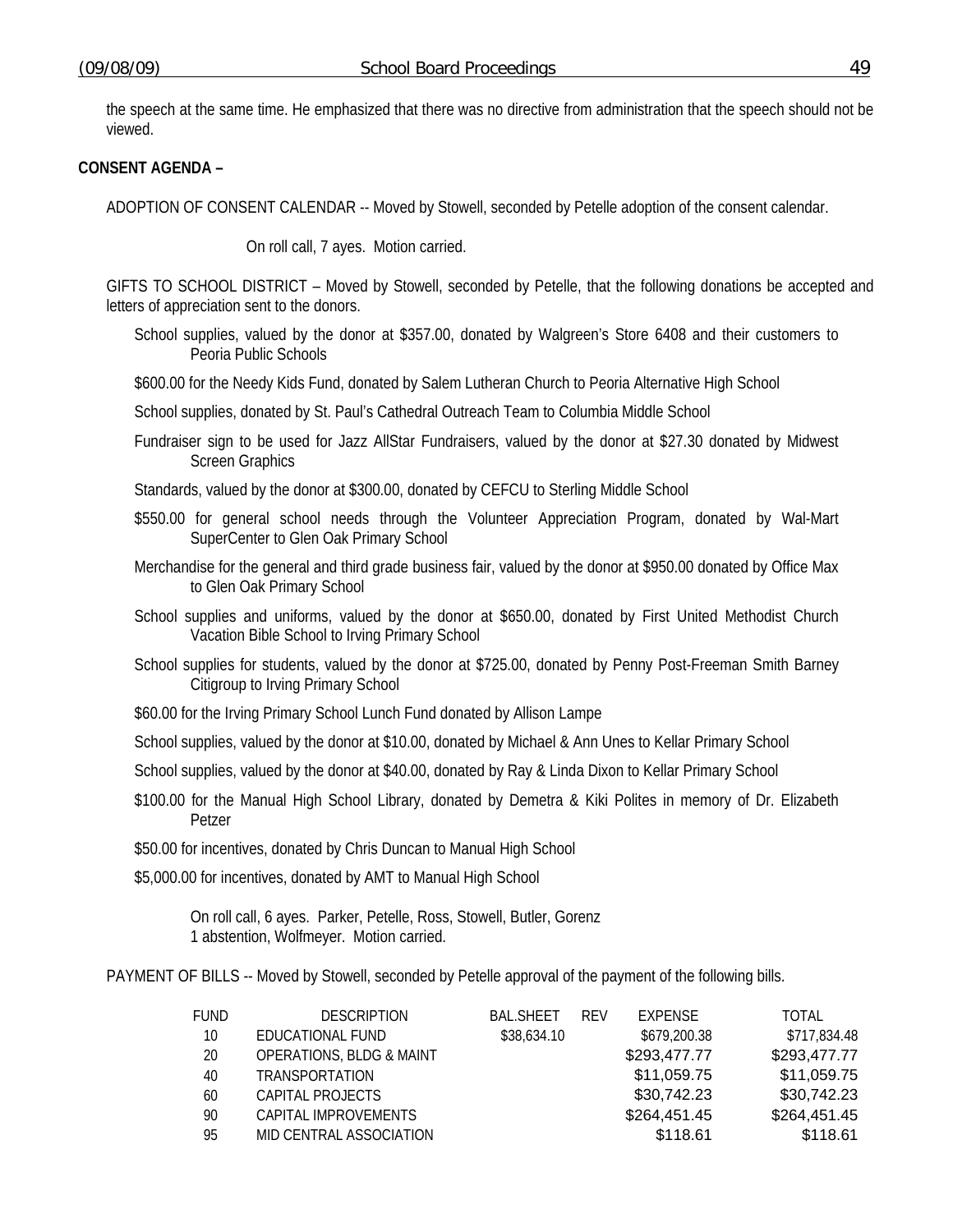On roll call, 6 ayes. Parker, Petelle, Ross, Stowell, Butler, Gorenz 1 abstention, Wolfmeyer. Motion carried.

CONSIDERATION OF BIDS – Moved by Stowell, seconded by Petelle approval of the following bids.

Engine Oil for Transportation - Request for bid was sent to four (4) vendors. Two (2) vendors returned bids as follows:

| Cady Oil Co. | \$9,630.00  |
|--------------|-------------|
| Ag-Land      | \$10,425.00 |

The above bids were opened on Thursday, August 20, 2009, at 1:30 pm by Julie Cramer, Debbie Brown and John Henry. It is recommended to award the lowest bid of \$9,630.00 to Cady Oil.

This bid will be charged to Transportation Dept.

#### Recap Tires for Transportation

Request for bid was sent to four (4) vendors. Bids were returned as follows:

| \$9,338.60  |
|-------------|
| \$9,421.28  |
| \$9,587.70  |
| \$12,296.00 |
|             |

The above bids were opened on Thursday, August 20, 2009, at 1:30 pm by Julie Cramer, Debbie Brown and John Henry. It is recommended to award the lowest bid of \$9,338.60 to K. C. Sales.

This bid will be charged to Transportation Dept.

#### **INSURANCE BIDS** -

#### **2009 Life RFP**

#### **Request for bid was sent to 16 vendors by K2 Benefits, Inc. The following vendors returned bids.**

|                       | <b>Volume</b> | <b>Current Rates</b> | <b>HARTFORD</b> | <b>HUMANA</b> | <b>BCBS</b> |
|-----------------------|---------------|----------------------|-----------------|---------------|-------------|
| <b>Basic Life</b>     | 77150         | \$0.085              | \$0,060         | \$0.060       | \$0.075     |
| <b>Basic AD&amp;D</b> | 77150         | \$0.015              | \$0.015         | \$0.020       | \$0.015     |
|                       |               |                      |                 |               |             |
| <b>Total Premium</b>  |               | \$7.715.000          | \$5,786.250     | \$6,172.000   | \$6,943.500 |

|                  | <b>Volume</b> | <b>Current Rates</b> | <b>HARTFORD</b> | <b>HUMANA</b> | <b>BCBS</b> |
|------------------|---------------|----------------------|-----------------|---------------|-------------|
| <b>Supp Life</b> |               |                      |                 |               |             |
| Supp AD&D        |               |                      |                 |               |             |
| <b>AGE</b>       |               |                      |                 |               |             |
| $<$ 35           |               | \$0.105              | \$0.088         | \$0.100       | \$0.105     |
| 35-39            |               | \$0.16               | \$0.128         | \$0.160       | \$0.160     |
| $40 - 44$        |               | \$0.24               | \$0.188         | \$0.240       | \$0.240     |
| 45-49            |               | \$0.32               | \$0.258         | \$0.320       | \$0.320     |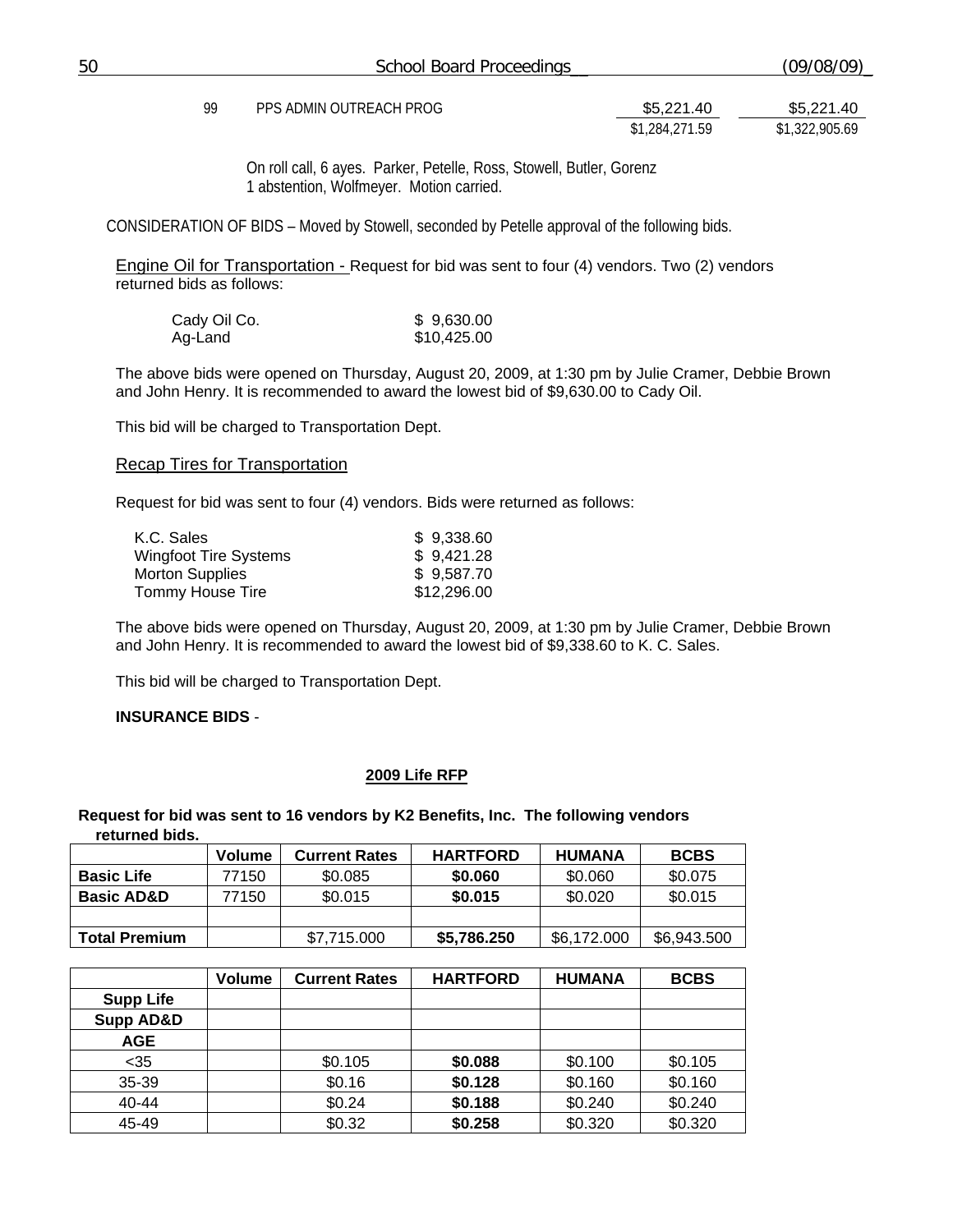| 50-54 | \$0.55     | \$0.438              | \$0.550   | \$0.550    |
|-------|------------|----------------------|-----------|------------|
| 55-59 | \$0.70     | \$0.558              | \$0.700   | \$0.700    |
| 60-64 | \$0.93     | \$0.738              | \$0.930   | \$0.930    |
| 65    | \$1.45     | \$1.148              | \$1.450   | \$1.450    |
|       | AD&D Incl. | <b>AD&amp;D Incl</b> | AD&D Incl | AD&D Incl. |
|       |            | 3 Years              |           |            |
|       |            | <b>Child \$1.58</b>  |           |            |
|       |            |                      |           |            |

|                       | Volume | <b>STANDARD</b> | <b>UHC</b>     | <b>RSLI</b> | <b>DELTA</b>  |
|-----------------------|--------|-----------------|----------------|-------------|---------------|
| <b>Basic Life</b>     | 77150  | \$0.085         | \$0.085        | \$0.070     | \$0.090       |
| <b>Basic AD&amp;D</b> | 77150  | \$0.015         | \$0.015        | \$0.010     | \$0.020       |
|                       |        |                 |                |             |               |
| <b>Total Premium</b>  |        | \$7,715.000     | \$7,715.000    | \$6,172.000 | \$8,486.500   |
|                       |        |                 |                |             |               |
|                       | Volume | <b>STANDARD</b> | <b>UHC</b>     | <b>RSLI</b> | <b>DELTA</b>  |
| <b>Supp Life</b>      |        |                 |                |             |               |
| <b>Supp AD&amp;D</b>  |        |                 |                |             |               |
| <b>AGE</b>            |        |                 |                |             |               |
| $35$                  |        | \$0.090         | \$0.105        | \$0.105     | \$0.08/\$0.09 |
| 35-39                 |        | \$0.145/\$0.225 | \$0.160        | \$0.160     | \$0.120       |
| 40-44                 |        | \$0.305         | \$0.240        | \$0.240     | \$0.160       |
| 45-49                 |        | \$0.535         | \$0.320        | \$0.320     | \$0.270       |
| 50-54                 |        | \$0.685         | \$0.550        | \$0.550     | \$0.430       |
| 55-59                 |        | \$0.915         | \$0.700        | \$0.700     | \$0.650       |
| 60-64                 |        | \$1.435         | \$0.930        | \$0.930     | \$0.990       |
| 65                    |        | \$1.440         | \$1.450        | \$1.450     | \$1.320       |
|                       |        | AD&D not incl.  | AD&D not incl. | AD&D Incl   | AD&D Incl     |

Add \$0.015 Add \$0.015

**The bid was opened on August 6, 2009 at 1:30pm by Julie Cramer and Debbie Brown. It is recommended that the plan with HARTFORD be accepted for the employer paid life insurance. It is recommended that the plan with HARTFORD be accepted for the employee paid supplemental life insurance.** 

#### **2009 Vision RFP**

**Request for bid was sent to 15 vendors by K2 Benefits, Inc. The following vendors returned bids.** 

|                      | <b>Census Count</b> | <b>AVESIS</b> | <b>HUMANA</b> | <b>UHC</b>  | <b>VSP</b>  |
|----------------------|---------------------|---------------|---------------|-------------|-------------|
| <b>EE Rate</b>       | 614                 | \$6.12        | \$6.58        | \$8.66      | \$7.76      |
| <b>ES Rate</b>       | 212                 | \$10.72       | \$12.62       | \$16.62     | \$14.84     |
| <b>EC Rate</b>       | 122                 | \$12.86       | \$13.22       | \$17.39     | \$15.57     |
| <b>Family Rate</b>   | 348                 | \$15.92       | \$14.00       | \$18.42     | \$16.50     |
|                      |                     |               |               |             |             |
| <b>Total Premium</b> |                     | \$13,139.40   | \$13,200.40   | \$17,372.42 | \$15,552.26 |
|                      |                     |               |               |             | 4 Years     |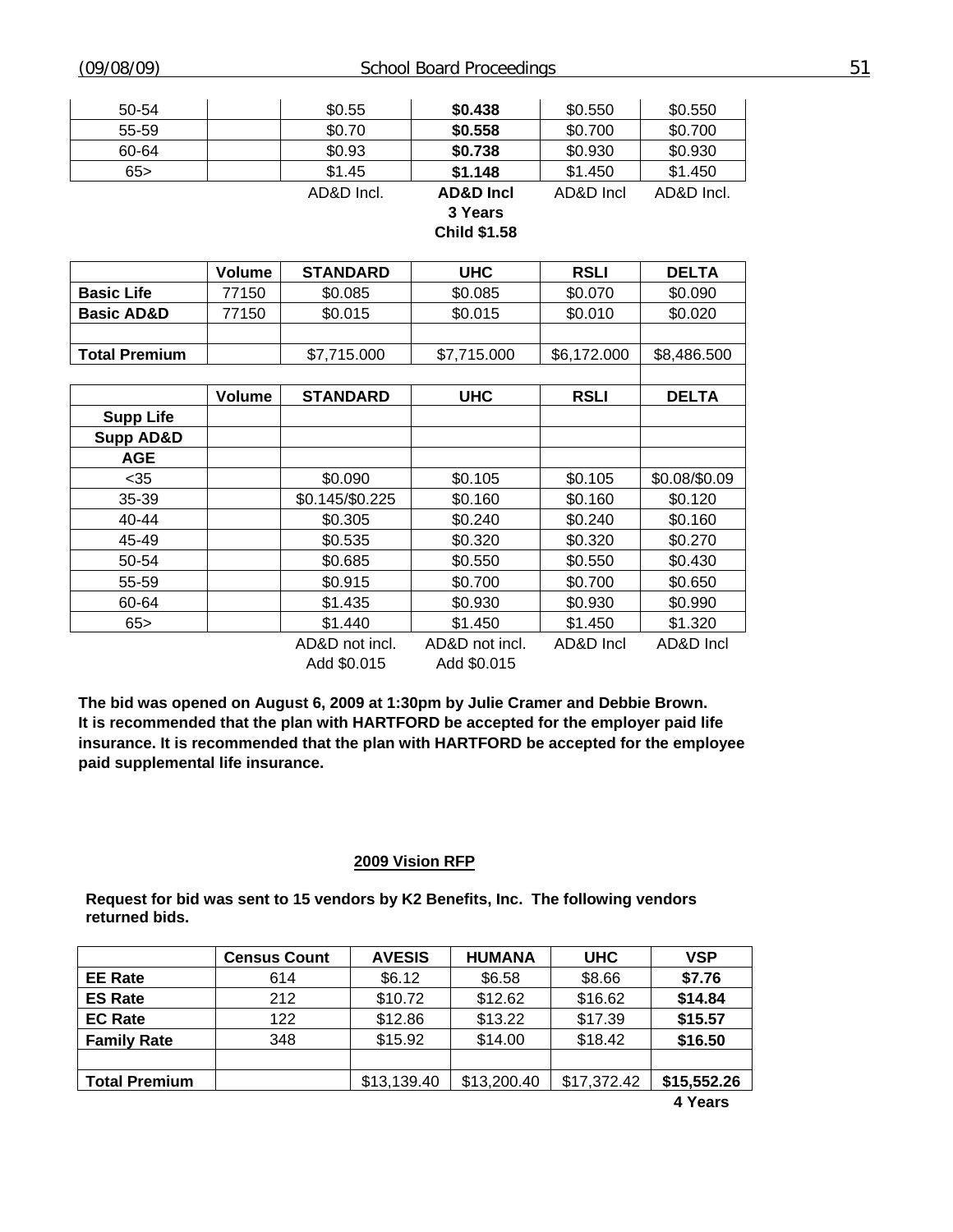|                      | <b>Census Count</b> | <b>RSLI</b> | <b>DELTA</b> |
|----------------------|---------------------|-------------|--------------|
| <b>EE Rate</b>       | 614                 | \$6.96      | \$7.00       |
| <b>ES Rate</b>       | 212                 | \$13.84     | \$13.64      |
| <b>EC Rate</b>       | 122                 | \$11.20     | \$15.27      |
| <b>Family Rate</b>   | 348                 | \$16.72     | \$22.06      |
|                      |                     |             |              |
| <b>Total Premium</b> |                     | \$14,392.48 | \$16,729.50  |

**The bid was opened on August 6, 2009 at 1:30pm by Julie Cramer and Debbie Brown. It is recommended that the plan with VSP be accepted for the employee paid vision insurance.** 

#### **2009 Dental RFP**

**Request for bid was sent to 16 vendors by K2 Benefits, Inc. The following vendors returned bids.** 

|                      | <b>Census Count</b> | <b>Current Rates</b> | <b>DELTA</b> | <b>HUMANA</b> | <b>BCBS</b>  |
|----------------------|---------------------|----------------------|--------------|---------------|--------------|
| <b>EE Rate</b>       | 790                 | \$26.18              | \$27.34      | \$29.23       | \$30.11      |
| <b>ES Rate</b>       | 336                 | \$53.07              | \$54.68      | \$59.25       | \$61.03      |
| <b>EC Rate</b>       | 181                 | \$58.37              | \$60.70      | \$65.16       | \$67.11      |
| <b>Family Rate</b>   | 506                 | \$85.23              | \$101.56     | \$95.15       | \$98.01      |
|                      |                     |                      |              |               |              |
| <b>Total Premium</b> |                     | \$92,205.07          | \$102,347.14 | \$102,939.56  | \$106,032.95 |
| <b>Monthly</b>       |                     |                      | 2 year       |               |              |

|                      | <b>Census Count</b> | <b>Current Rates</b> | <b>AMERITAS</b> | <b>UHC</b>   |
|----------------------|---------------------|----------------------|-----------------|--------------|
| <b>EE Rate</b>       | 790                 | \$26.18              | \$30.11         | \$33.43      |
| <b>ES Rate</b>       | 336                 | \$53.07              | \$61.03         | \$67.77      |
| <b>EC Rate</b>       | 181                 | \$58.37              | \$67.13         | \$74.53      |
| <b>Family Rate</b>   | 506                 | \$85.23              | \$98.01         | \$108.83     |
|                      |                     |                      |                 |              |
| <b>Total Premium</b> |                     | \$92,205.07          | \$106,036.57    | \$117,738.33 |

**Monthly** 

## **The bid was opened on August 6, 2009 at 1:30pm by Julie Cramer and Debbie Brown. It is recommended that the plan with DELTA be accepted for the employer and employee paid dental insurance.**

Karen Gast with K2 Benefits explained that the Insurance Committee recommended VSP for vision coverage even though they were not the low bidder. The vision insurance is 100% employee paid and the committee felt VSP provided the best value.

On roll call, 7 ayes. Motion carried.

HUMAN RESOURCE REPORT -- Moved by Stowell, seconded by Petelle approval of the following human resource report as presented by the administration.

#### **I.** Certified Personnel **Effective Date** *Appointments*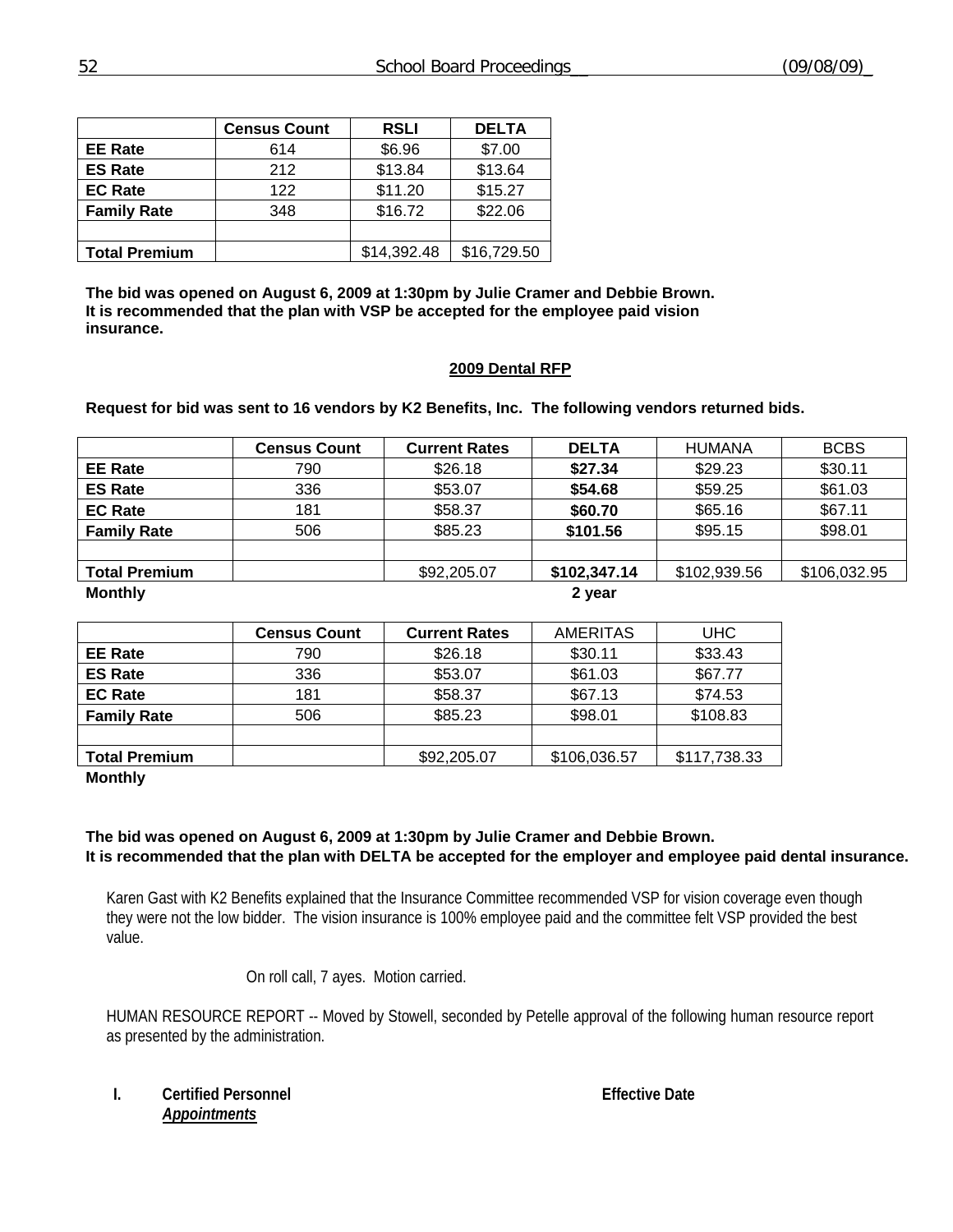| Coaches                                            |           |
|----------------------------------------------------|-----------|
| Burnside, Mary - Peoria High/Girls Head Volleyball | 8/24/2009 |
| Brown, Chelsea - Peoria High/Assistant Volleyball  | 8/24/2009 |
| Heffner, Roger - Peoria High/Assistant Volleyball  | 8/24/2009 |
| Hughes, Jacob - Peoria High/Assistant Soccer       | 8/24/2009 |
| Lingenfelter, Chris - Richwoods/Swim               | 8/24/2009 |
| Martin, Brian - Richwoods/Head Volleyball          | 8/24/2009 |
| Teachers - Full Time Pink Slip Recalls             |           |
| Henry, Sherri - Mark Bills/Intervention            | 8/24/2009 |
| Hodge, Helen - Hines/Intervention                  | 8/24/2009 |
| Scott, Moiria - Glen Oak/2 <sup>nd</sup> Grade     | 8/24/2009 |
| Vogel, Danielle - Trewyn/Read 180                  | 8/24/2009 |
| *Wells, Tyisha - Manual/Health and Services        | 8/24/2009 |
| Young, Heather - Manual/Organizational Facilitator | 8/03/2009 |
| Teachers - Full Time                               |           |
| Corpuz, Allen - Garfield/Art                       | 8/24/2009 |
| Malitz, Mary - Glen Oak/Music                      | 9/09/2009 |
| O'Neil, Kelly - Calvin Coolidge/Intervention       | 9/09/2009 |
| Russell, Irene - Trewyn/Intervention               |           |
| Watson, Renetta - Trewyn/Math                      | 8/24/2009 |
| Teachers - Part Time Pink Slip Recalls             |           |
| Backstrom, Sarah - Peoria High/Art                 | 8/24/2009 |
| Cunningham, Katie - Thomas Jefferson/Technology    | 8/24/2009 |
| Edwards, Laurie - Woodruff/Social Science          | 8/24/2009 |
| Sargent, Grace - Peoria High/Credit Recovery       | 8/24/2009 |
| Westendorf, Charles - Peoria High/PE               | 8/24/2009 |
| Zimmerman, Judy - Richwoods/IB Program             | 8/24/2009 |
| Teachers - Part Time                               |           |
| Degenhart, Anne - Thomas Jefferson/Music           | 8/24/2009 |
| Perry, Lindsay - Von Steuben/Math                  | 8/24/2009 |
| Petersen, Leeann - Garfield/Language Arts          | 8/24/2009 |
| Polak, Lauren - Thomas Jefferson/Art               | 8/24/2009 |
| <b>Resignations</b>                                |           |
| Teachers - Full Time                               |           |
| Belcher, Patricia - Manual/Other Employment        | 8/31/2009 |
| <b>Non-Certified Personnel</b>                     |           |
| <b>Appointments</b>                                |           |
| Accompanist                                        |           |
| Beutel, Melissa - Woodruff                         | 8/24/2009 |
| <b>Extended Care Providers</b>                     |           |
| Hoover, Stephanie - Northmoor                      | 8/24/2009 |
| Joseph, Michelle - Northmoor                       | 8/24/2009 |
| McIntire, Caroline - Northmoor                     | 8/24/2009 |
| Parr, Brooke - Northmoor                           | 8/24/2009 |
| Ropp, Bethany - Northmoor                          | 8/24/2009 |
| Smith, Shariece - Northmoor                        | 8/24/2009 |
| Clerical - Full Time                               |           |
| Nofsinger, Sharlena - Manual                       | 8/31/2009 |
| Clerical - Part Time (Two Hour)                    |           |
| Kelly Mahan - Northmoor                            | 9/09/2009 |
| Johnston, Teresa - Charter Oak                     | 9/09/2009 |
|                                                    |           |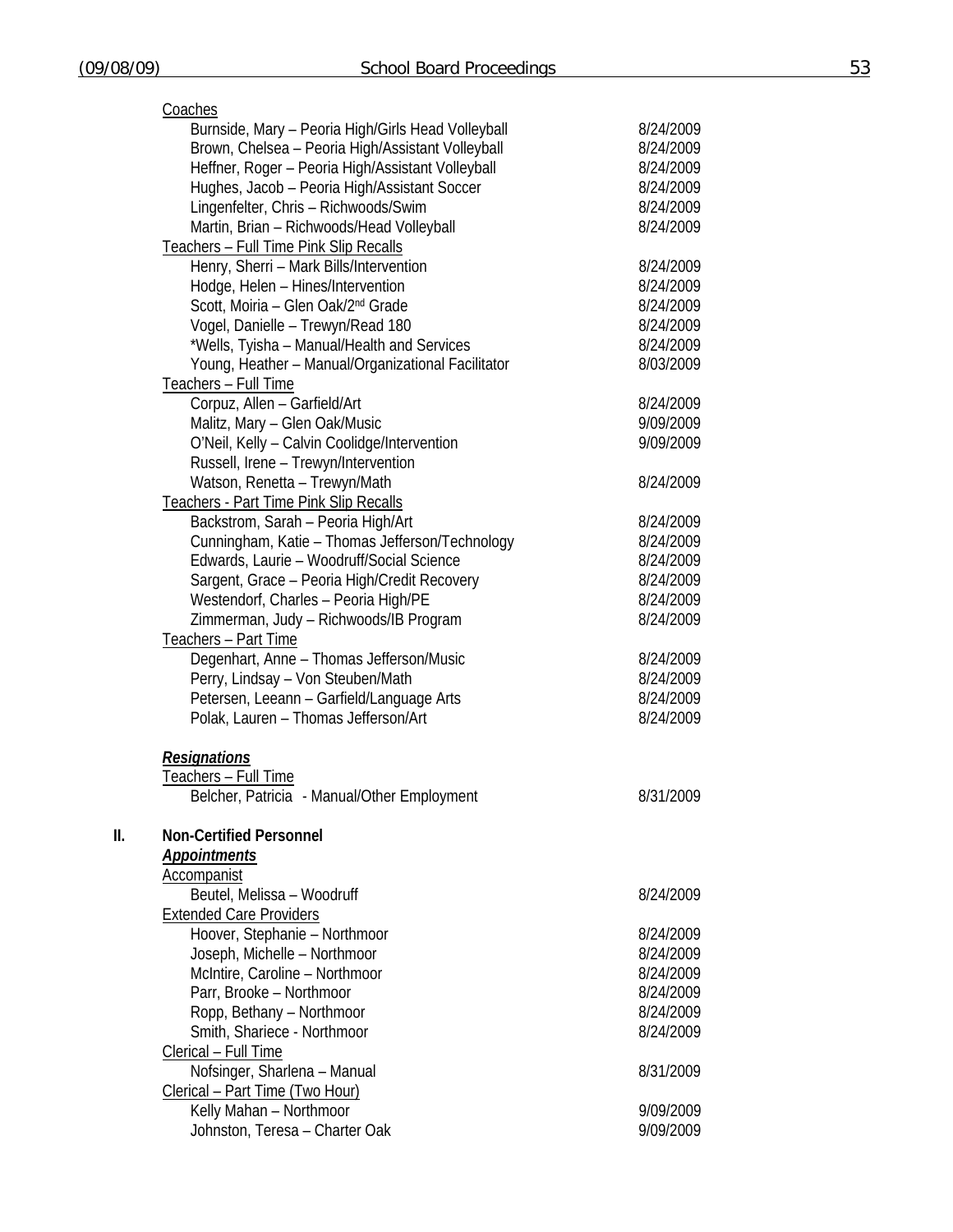| Clerical - Part Time Pink Slip Recalls (Two Hour)       |           |
|---------------------------------------------------------|-----------|
| Edwards, Whitney - Calvin Coolidge                      | 8/27/2009 |
| Hanna, Sherri - Mark Bills                              | 9/09/2009 |
| Mahan, Kelly - Northmoor                                | 9/09/2009 |
| Para-Professional - Full Time                           |           |
| Blake, Valerie - Lincoln                                | 8/24/2009 |
| Brown, Eric - Von Steuben                               | 9/14/2009 |
| Coleman, April - Woodruff                               | 8/24/2009 |
| Dunn, Daniel - Woodruff                                 | 8/24/2009 |
| Halm, Cheryl - Trewyn                                   | 8/25/2009 |
| Hammer, Benjamin - Woodruff                             | 8/24/2009 |
| Harms, Danya - Woodruff                                 | 8/25/2009 |
| Jackson, Darrell - Trewyn                               | 8/24/2009 |
|                                                         | 8/24/2009 |
| Kastelic, Georgie - Von Steuben                         |           |
| Lowe, Courtney - Charter Oak                            | 9/09/2009 |
| Lucas, Jared - Peoria High                              | 8/24/2009 |
| Merriman, Rachel - Peoria High                          | 8/24/2009 |
| Nace, Nicole - Thomas Jefferson                         | 8/24/2009 |
| Palkovic, Nathan - Woodruff                             | 8/25/2009 |
| Respondek, Jason - Woodruff                             | 9/09/2009 |
| Robison, William - Woodruff                             | 8/25/2009 |
| Sangster, Candace - Franklin                            | 9/02/2009 |
| Stenger, Cathy - Lincoln                                | 8/24/2009 |
| Sullivan, Kylie - Woodruff                              | 8/24/2009 |
| Wolfmeyer, Timothy - Woodruff                           | 8/31/2009 |
| Para-Professional - Full Time (Rescinded)               |           |
| Mullally, Chris - Northmoor/Teacher Aide                | 8/20/2009 |
| Para-Professional - Part Time                           |           |
| Webster, Tagwana - Harrison/Bilingual Aide              | 8/28/2009 |
| Para-Professional - Hourly                              |           |
| Klopfenstein, Kyra - Woodruff                           | 8/27/2009 |
| <b>Transportation - Part Time</b>                       |           |
| Boyd, Oletha - Monitor                                  | 9/03/2009 |
| Jackson, Ambre - Monitor                                | 9/09/2009 |
| Stovall, Samantha - Driver                              | 8/21/2009 |
| <b>Resignations</b>                                     |           |
| Carey, Dynisha - Cafeteria/Other Employment             | 8/28/2009 |
| Carey, Rashanda - Cafeteria/Other Employment            | 8/28/2009 |
| Harms, Danya - Woodruff/Other Employment                | 8/27/2009 |
| Moushon, Gary - Transportation/Other Employment         | 8/24/2009 |
| O'Conner, Diana - Cafeteria/Other Employment within PSD | 8/28/2009 |
| <b>Retirements</b>                                      |           |
| Clerical                                                |           |
| Cramer, Julie - Administration                          | 6/01/2010 |
| Para-Professionals                                      |           |
| King, Debra - Valeska                                   | 6/30/2010 |
| Corso, Marti - Northmoor                                | 6/30/2010 |
| O'Brien, Kristen - Sterling                             | 6/30/2010 |
| <b>Terminations</b>                                     |           |
| Pine, Ann - Transportation                              | 9/02/2009 |
|                                                         |           |

**III. Certified Substitutes** 

*Appointments*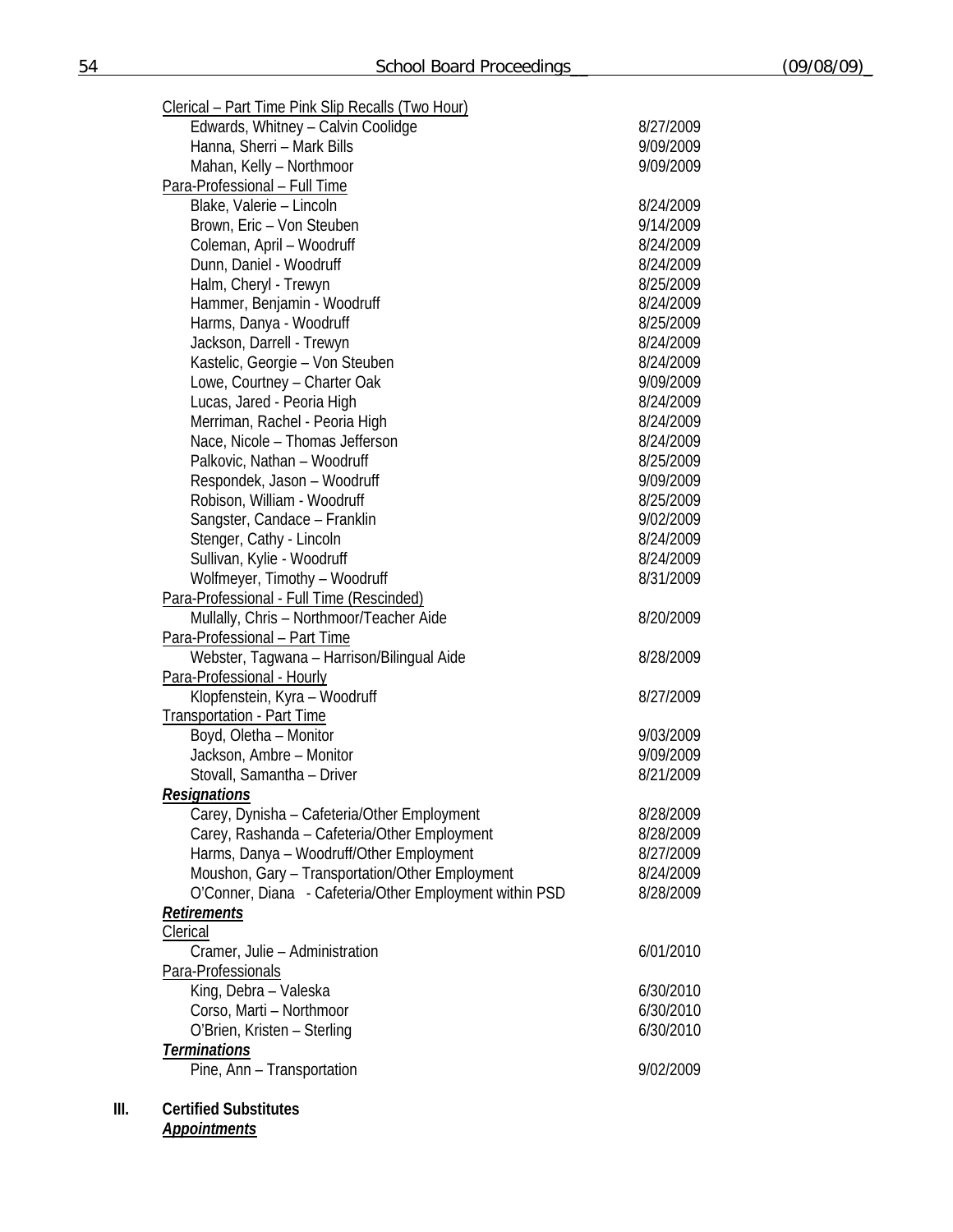|     | Teacher                                      |           |
|-----|----------------------------------------------|-----------|
|     | Bateman, Peggy (from Honorable Dismissal)    | 8/27/2009 |
|     | Bishop, Alexander                            | 9/09/2009 |
|     | Brandow, Connie                              | 9/09/2009 |
|     | Cooper, Mary                                 | 9/09/2009 |
|     | Cunningham, Timothy                          | 9/09/2009 |
|     | Dolanc, Sean                                 | 9/09/2009 |
|     | Gilman, Diane                                | 9/09/2009 |
|     | Gracy, Megan (from Honorable Dismissal)      | 8/24/2009 |
|     | Hammond, Chet                                | 9/09/2009 |
|     | Hardwick, Nathaniel                          | 9/09/2009 |
|     | Himes, Suzanne (from Honorable Dismissal)    | 9/09/2009 |
|     | Keyes, Nancy                                 | 9/09/2009 |
|     | Laboutny, Susanne (from Honorable Dismissal) | 8/25/2009 |
|     | Lowery, Priscilla                            | 9/09/2009 |
|     | Mann, Debbi                                  | 9/09/2009 |
|     | McLaughlin, Kathleen                         | 9/09/2009 |
|     | Moorman, Anthony                             | 9/09/2009 |
|     | O'Malley, Lisa (from Honorable Dismissal)    | 8/24/2009 |
|     | Pyle, Scott                                  | 9/09/2009 |
|     | Salzman, William                             | 9/09/2009 |
|     | Scheirer, Antoinette                         | 9/09/2009 |
|     | Simmons, Jay                                 | 9/09/2009 |
|     | Swain, William                               | 9/09/2009 |
|     | Wake, Amy (from Honorable Dismissal)         | 8/21/2009 |
|     | Walker, Kimberly                             | 9/09/2009 |
|     | Watson, Dustin                               | 9/09/2009 |
|     | White, Melody                                | 9/09/2009 |
|     | <b>Nurse Substitute</b>                      |           |
|     | Curtis, Courtney                             | 9/09/2009 |
|     | <b>Resignations</b>                          |           |
|     | Ehrentreu, Reka - Other Employment           | 8/20/2009 |
|     | Gibson, Brittany - Other Employment          | 9/02/2009 |
|     |                                              |           |
| IV. | <b>Non-Certified Substitutes</b>             |           |
|     | Appointments                                 |           |
|     | Cafeteria                                    |           |
|     | Boyd, Oletha                                 | 8/26/2009 |
|     | Burnette, Ruth                               | 8/26/2009 |
|     | Davis, Savannah                              | 8/28/2009 |
|     | Hinton, Jason C.                             | 8/26/2009 |
|     | Moredock-Mack, Kameron                       | 8/24/2009 |
|     | Ross, Rochelle                               | 8/26/2009 |
|     | <b>Behavior Attendants</b>                   |           |
|     | Harris, Terence                              | 9/09/2009 |
|     | Moss, Paige                                  | 9/09/2009 |
|     | Smith, CoBretti                              | 9/09/2009 |
|     | Taylor, Ashley                               | 9/09/2009 |
|     | Thorp, Elizabeth                             | 9/09/2009 |
|     | Wright, Latina                               | 8/24/2009 |
|     | <b>Teacher Aide Substitutes</b>              |           |
|     | Edwards, Spanky                              | 9/09/2009 |
|     | Smith, Besse                                 | 9/09/2009 |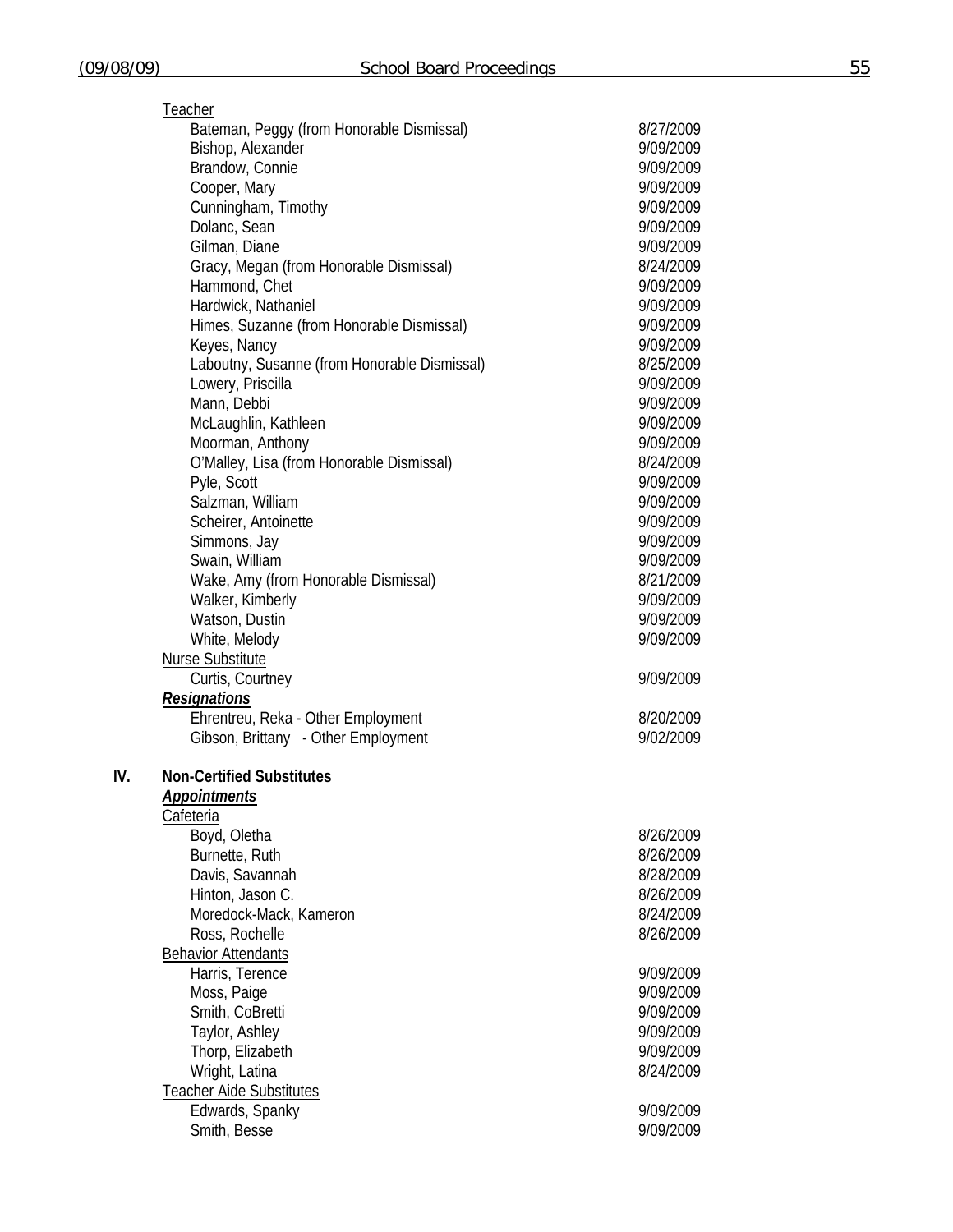| Clerical Substitutes                           |           |
|------------------------------------------------|-----------|
| Carter, Nicole                                 | 9/02/2009 |
| Gates, Linda                                   | 9/09/2009 |
| Krumholtz, Michelle (from Honorable Dismissal) | 8/27/2009 |
| Linman, Jane (from Honorable Dismissal)        | 8/27/2009 |
| Turner, Lori (from Honorable Dismissal)        | 8/27/2009 |
| <b>Job Coaches</b>                             |           |
| Baker, Kimberly                                | 9/09/2009 |
| Lee, Gwendolyn                                 | 9/09/2009 |
| Ray, Cary                                      | 9/09/2009 |
| <b>Terminations</b>                            |           |
| Cafeteria                                      |           |
| Contreras, Vickie - Job Abandonment            | 8/28/2009 |
|                                                |           |

\*Pending Certification Approval

 On roll call, 6 ayes. Butler, Petelle, Stowell, Wolfmeyer, Gorenz, Ross 1 abstention, Wolfmeyer. Motion carried.

**MEDICAID SERVICES** - Mr. Bryan Pullen, Director of Medicaid Services gave a presentation on Medicaid Services – Fee for Service (FFS) program and Medicaid Administrative Claim (MAC). He presented an overview of their services, reported on the income and expenses for the 2006 – 2008 years and projections for the future. He noted that all Medicaid Administrative Claim and Fee for Services balances are moved to the Education fund at the end of each fiscal year and that all of his department's travel expenses were covered by their budget.

TRAVEL REQUESTS - Moved by Stowell, seconded by Parker approval of the travel requests as presented by the administration. (Copy is on file in the board secretary's office.)

> On roll call, 5 ayes. 2 nays, Ross, Gorenz. Motion carried.

RELEASE OF EXECUTIVE SESSION MINUTES – Moved by Stowell, seconded by Parker the portion of the minutes of the Executive Sessions held during January 7, 2008 through December 30, 2008 where a need for confidentiality no longer exists, shall be available for public inspection.

> On roll call, 6 ayes. Butler, Petelle, Stowell, Wolfmeyer, Gorenz, Ross 1 abstention, Wolfmeyer. Motion carried.

APPROVAL OF FY10 SECONDARY TRANSITIONAL EXPERIENCE PROGRAM (STEP) CONTRACT – Moved by Stowell, seconded by Parker that authorization be granted for the Administration to renew its Third Party Cooperative Agreement for FY10 with the Department of Human Services/Division of Rehabilitation Services (DHS/DRS) to continue operation of the Secondary Transitional Experience Program (STEP) and Transition Specialist Program. Total program costs for STEP and Transition Specialists are shared by DRS and District #150. DRS total funding commitment \$189,673.00; District's funding match is \$50,137.00.

> On roll call, 6 ayes. Butler, Petelle, Stowell, Wolfmeyer, Gorenz, Ross 1 abstention, Wolfmeyer. Motion carried.

APPROVAL OF LISTING AGREEMENT – Moved by Stowell, seconded by Parker that the Listing Agreement with Joseph & Camper Commercial for the sale of the property at 6300 N. University, Peoria, Illinois for a price of \$600,000 be approved and that the President of the Board of Education is authorized to execute the necessary documents.

On roll call, 6 ayes. Butler, Petelle, Stowell, Wolfmeyer, Gorenz, Ross

clerical Substitutes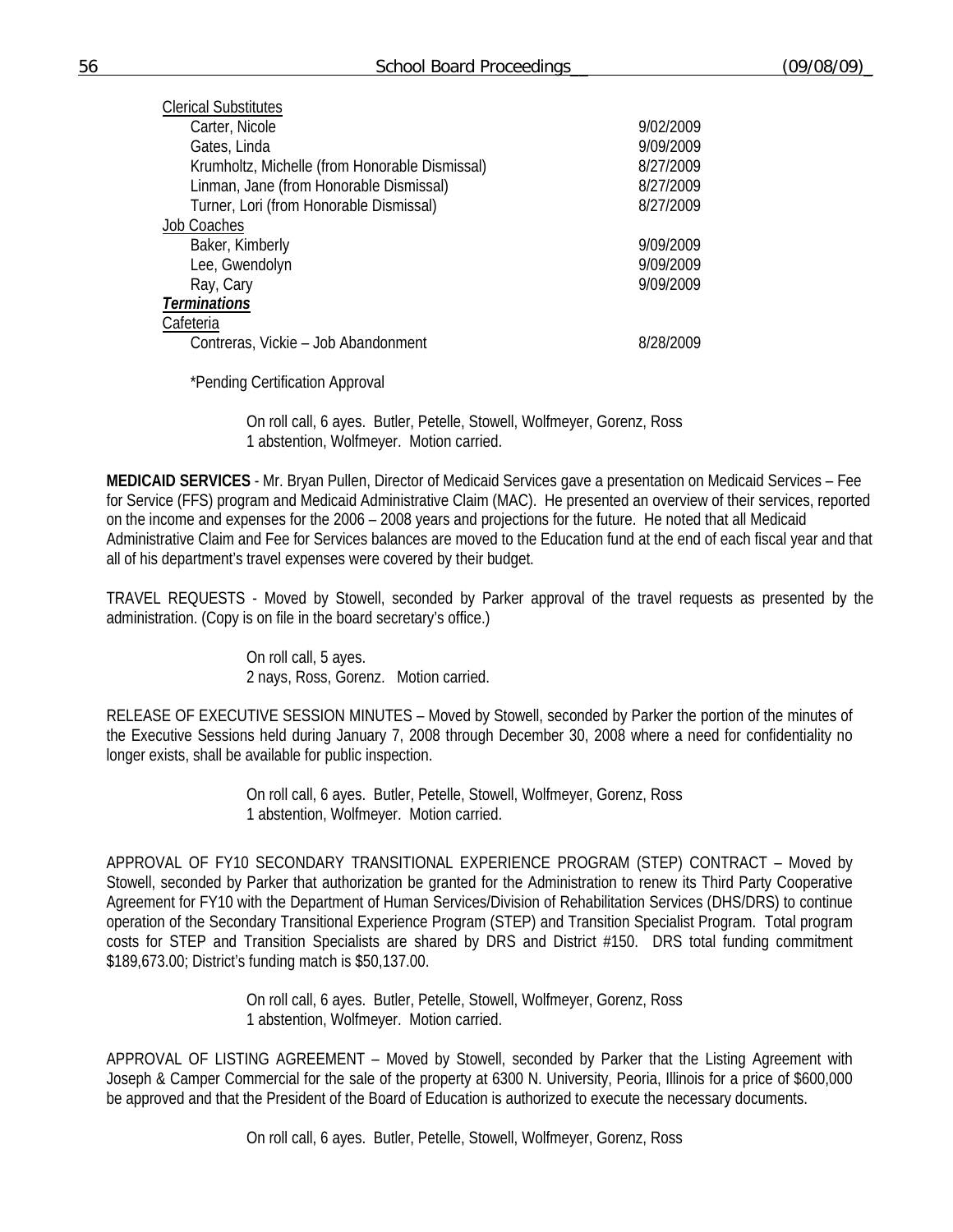1 abstention, Wolfmeyer. Motion carried.

### **DELIBERATION AGENDA** -

Expulsions – Moved by Gorenz seconded by Ross that the Expulsions listed on the report dated September 8, 2009 be approved as presented.

> On roll call, 5 ayes. Butler, Petelle, Stowell, Wolfmeyer, Gorenz 1 nay. Ross. 1 abstention Parker. Motion carried.

**CONTRACT WITH PCCEO FOR THE EARLY HEAD START PROGRAM** – Moved by Gorenz, seconded by Butler that the Contract with the Peoria Citizens Committee for Economic Opportunity, Inc. (PCCEO) for the Early Head Start program run at the Valeska Hinton Early Childhood Education Center be approved.

Mr. Hinton explained that the District has contracted with PCCEO for a number of years to provide early childhood services. The District provides a space at Valeska Hinton Early Childhood Center and there is no charge to the District. Mr. Stowell stated his desire that the community expand early childhood programs for all children. He would like a broader discussion on how the community can be structured to provide more opportunities. Ms. Petelle would like more information on the finances.

> On roll call, 6 ayes. Butler, Ross, Stowell, Wolfmeyer, Gorenz 1 nay. Petelle. Motion carried.

**LEASE OF 2212 N. PROPSECT ROAD** – Moved by Stowell, seconded by Petelle hat the District enter into a one-year Lease Agreement for the property known as 2212 N. Prospect Road, Peoria, Illinois with Stephanis Greanias and Steve McMahill effective September 1, 2009.

On roll call, 7 ayes. Motion carried.

**CHANGE TO BOARD POLICY 8:46** - Moved by Petelle, seconded by Stowell that the first reading be waived and that this be the final reading of changes to Board Policy 8:46 Community Relations, Senior Citizen Courtesy.

# **Event Courtesy Admittance**

Senior Citizen Courtesy - Anyone 60-years-old or older may gain free admittance to school sponsored events upon presentation of a Drivers License or identification card with age verification. This courtesy extends to athletic, dramatic, and musical events with the following exceptions:

- 1. Illinois High School Association Sectional and Regional Tournaments.
- 2. Specific fund raising events (e.g. dinner theaters, chili suppers, Madrigal dinners, stunt shows, alumni fund raisers, etc.).
- 3. Events held at, but not hosted by a school

Employee Courtesy - Employees and one (1) guest may gain free admittance to school sponsored events upon presentation of his or her district-issued employee badge, at the ticket counter. The employee must be present with the guest to allow for his or her free admission. Misuse of the badge may result in its confiscation by the event's host school. This courtesy extends to athletic, dramatic, and musical events with the following exceptions:

- 1. Illinois High School Association Sectional and Regional Tournaments.
- 2. Specific fund raising events (e.g. dinner theaters, chili suppers, Madrigal dinners, stunt shows, alumni fund raisers, etc.).
- 3. Events held at, but not hosted by a school.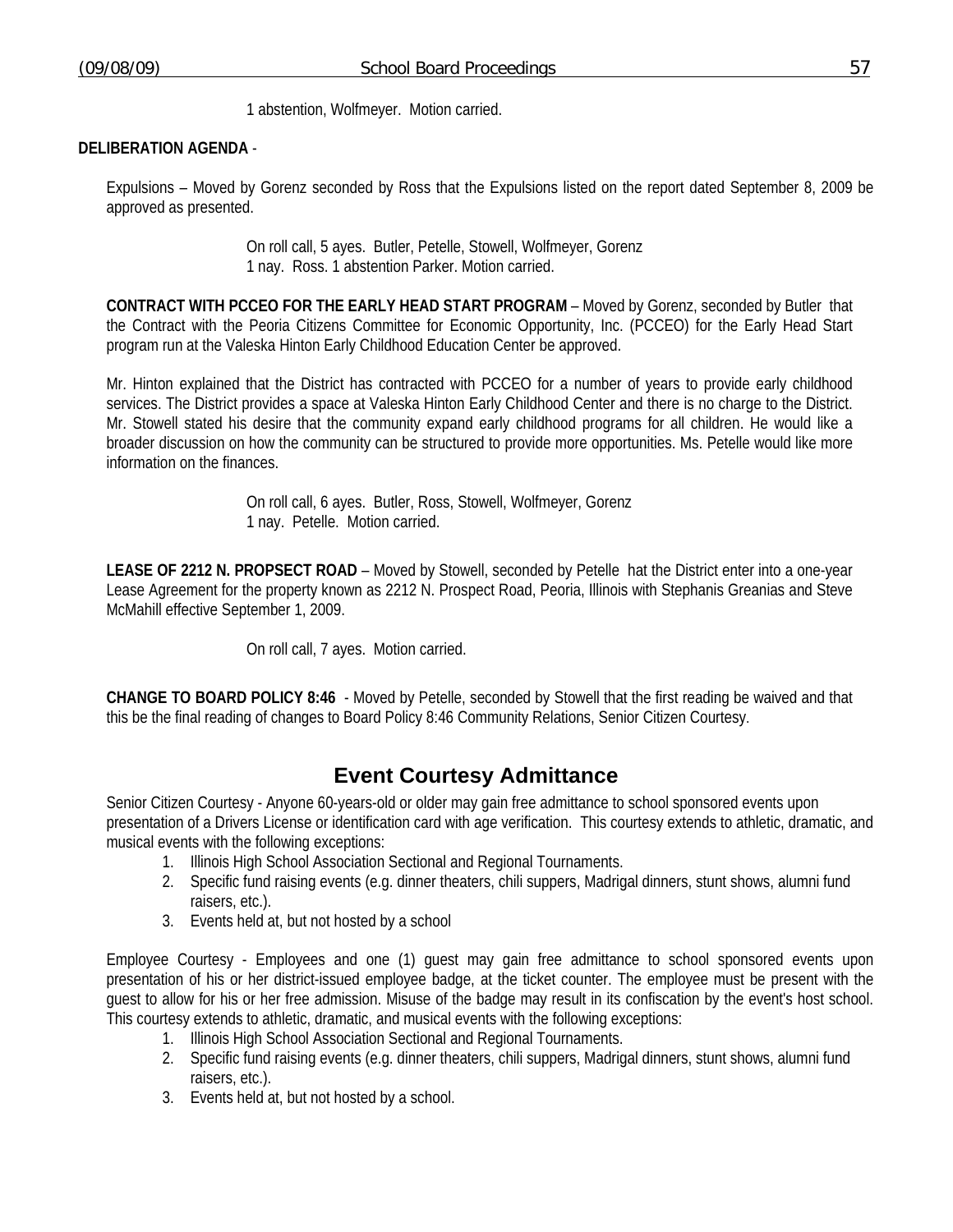Retired Employee Courtesy - Former employees and one (1) guest may gain free admittance to school sponsored events upon presentation of his or her district-issued Gold Card (issued at retirement), at the ticket counter. The employee must be present with the guest to allow for his or her free admission. Misuse of the card may result in its confiscation by the event's host school. This courtesy extends to athletic, dramatic, and musical events with the following exceptions:

- 1. Illinois High School Association Sectional and Regional Tournaments.
- 2. Specific fund raising events (e.g. dinner theaters, chili suppers, Madrigal dinners, stunt shows, alumni fund raisers, etc.).
- 3. Events held at, but not hosted by a school.

ADOPTED: July 18, 2005 REVISED: September 8, 2009

On roll call, 7 ayes. Motion carried.

**APPROVAL OF CONTRACT AND SALARY FOR DIRECTOR OF STUDENT AFFAIRS** – Moved by Gorenz, seconded by Stowell that the salary of \$101,811.91 and contract for Michael Plunkett as Director of Student Affairs be approved.

On roll call, 7 ayes. Motion carried.

**RESOLUTION FOR RE-CONVEYANCE OF TITLE** – Moved by Parker, seconded by Stowell that the "Resolution for Re-Conveyance of Title" regarding the Properties (Buildings and Properties of Tyng Primary School, Blaine Sumner Complex, Loucks Edison Junior Academy, Thomas Jefferson Primary School, Sterling Middle School, Von Steuben Middle School, Washington Gifted School, Columbia Middle School) be approved.

Currently the titles to these properties are held by the Public Building Commission. The District conveyed ownership in 1991 as part of the PBC financing of updates to the buildings. The bonds have been paid in full and it is now appropriate for the PBC to convey ownership of the Properties back to the District.

On roll call, 7 ayes. Motion carried.

**SUSPENDED INCREASE IN CLASS SIZE –** Moved by Ross, seconded by Petelle that effective September 8, 2009 the Action Item issued on April 20, 2009, to increase class size by three students, is suspended.

This item was agreed to between the union and the District.

On roll call, 7 ayes. Motion carried.

## **INFORMATION ITEMS – REPORTS FROM SUPERINTENDENT AND STAFF** –

- 1. GOAL 1 STUDENT ACHIEVEMENT ISAT RESULTS Mr. Chumbley presented to the Board of Education the results of the 2009 ISAT tests. Mr. Chumbley explained the items schools and the district must meet to achieve AYP:
	- 70% of students meet the target (meeting or exceeding standards in reading and math)
	- Participation rate
	- Graduation rate high schools
	- Attendance rate primary and middle
	- Safe Harbor

.

• 95% confidence Interval

He noted that AYP is a moving target, at 70% this year and moving to 77.5% next year until in 2014 there will be a 100% requirement.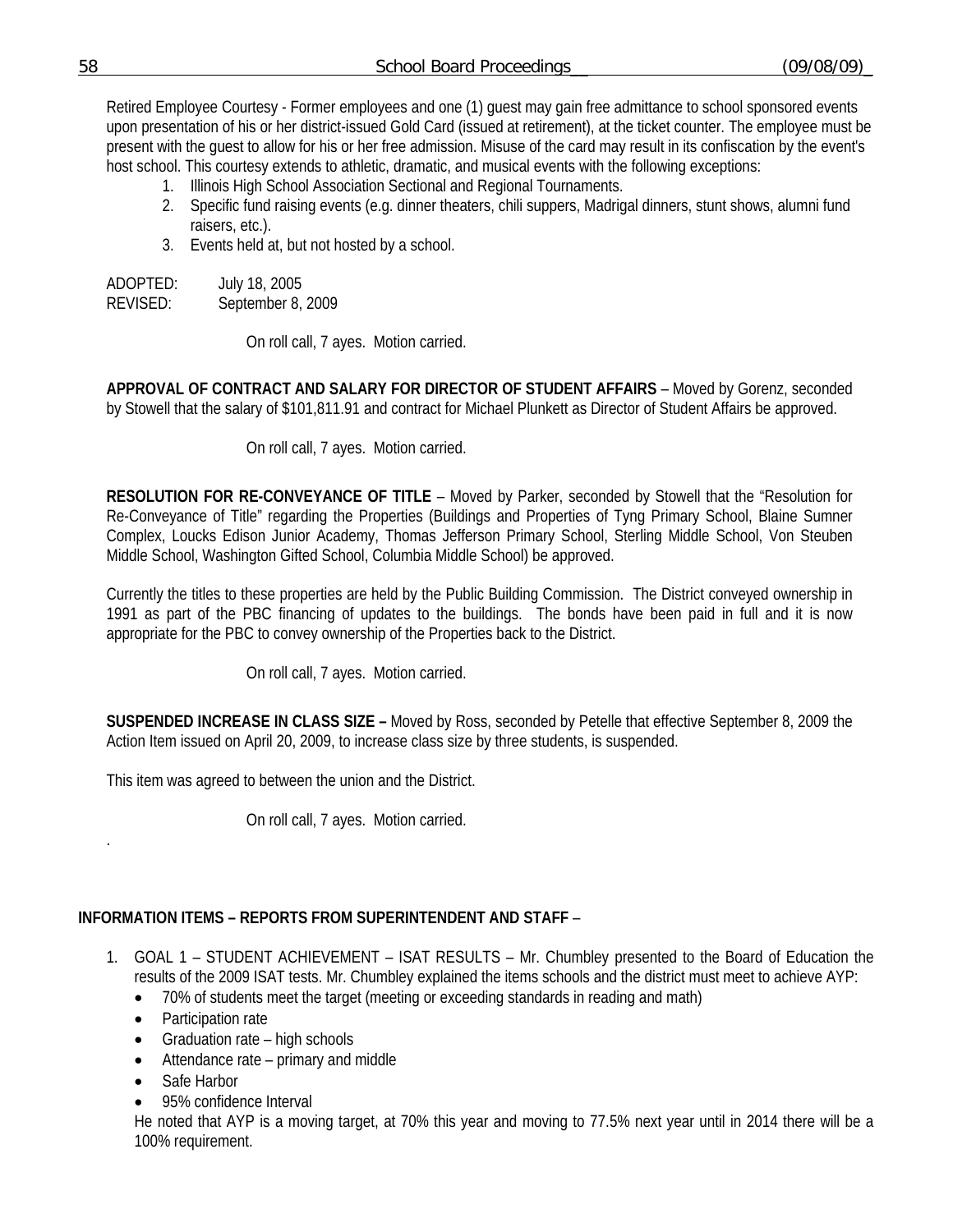He noted that for the sixth consecutive year the District did not make AYP. There are 229 subgroups across all schools and the district with 53.8% of the groups demonstrating improvement and 26.2% with 5% or greater improvement. Ten schools met AYP while 19 did not. He noted that students must be enrolled in the testing school on May 1, 2009 of the previous year to be included in the data. Student data is sent back to the home school if the student attends another program and not another school.

Dr. Gorenz summarized that the District is improving, but the targeting is moving quicker than improvement. He also noted that sub groups have a big impact on school scores. He stated that the question is, "What will we do as a Board to improve scores?" He would like to hear from administration on what needs to be done to accelerate improvement. He noted that he is very concerned about high school scores.

Ms. Petelle would like to see more specifically what Harrison Primary School is doing and how we can replicate those processes. Mr. Hinton replied that he will ask them what specific things they are using. He noted that doing things differently requires many resources and teachers and administrators are working very hard. He noted that he has presented research and information to the Board on how students lose ground during the summer break, and he would like to move to year-round schools, but that would take additional funding.

Mr. Chumbley noted that he feels the NWEA testing, benchmarking and the use of data have made a difference in many schools. He also stated that the data teams go to schools and they share the successful practices of one school with others.

Ms. Petelle was excused at 9:15 p.m.

**HIGH SCHOOL REPURPOSING** - Superintendent Hinton reported that to address the loss of revenue the District has to look at staffing and facilities. Staff must be reduced each year, and the previous year reduced staff more than any year in the past five. To accomplish that reduction is expenditures the District has closed three middle schools (Blaine Sumner Middle School, White Middle School, Loucks-Edison Jr. Academy) and two primaries (Tyng Primary School and Kingman Primary School), with Irving Primary School scheduled to be closed next year. He emphasized that it has not been enough to set us on a solid financial path. He stated that for years it has been known that the District needed to close at least one high school, maybe two. Mr. HInton recommended that Woodruff High School be closed to save conservatively between \$1.5 million and \$2.7 million annually as part of the needed \$5 million in cuts that need to be made each year for the next five years. He emphasized that his recommendation to close Woodruff High School remains.

Superintendent Hinton discussed the repurposing of the school noting that the Board had asked for a new plan to allow primary students to attend somewhere other than in the Woodruff High School building. The administration went back to the drawing Board. Mr. Hinton presented that he is recommending an addition be made to Lincoln Middle School to house primary students from Kingman Primary School and Irving Primary School. He noted that the Math, Science and Technology Academy could be located at the current Loucks School site and the Irving Primary School students would stay at their present site for one more year. This would also allow Woodruff High School to possibly be used as a setting for a non-traditional school or a vocational/technical education school.

Mr. Hinton recommended that the Board vote September 21, 2009 on his recommendations. He upheld his initial recommendation to close Woodruff High School.

Discussion was held on the recommendation. Concerns raised were: Additional cost with the change of plans, use of the Academy concept, availability of PBC funding, need to consider an alternative to closing Woodruff High School – close Peoria High School and redesign the facility, beef up the academy concept and have at all four schools, curriculum should be enriched so that families want to come back of the Peoria High region, Peoria High School could not offer the "campus setting", no hope for an alternative or vocational school unless a high school is closed.